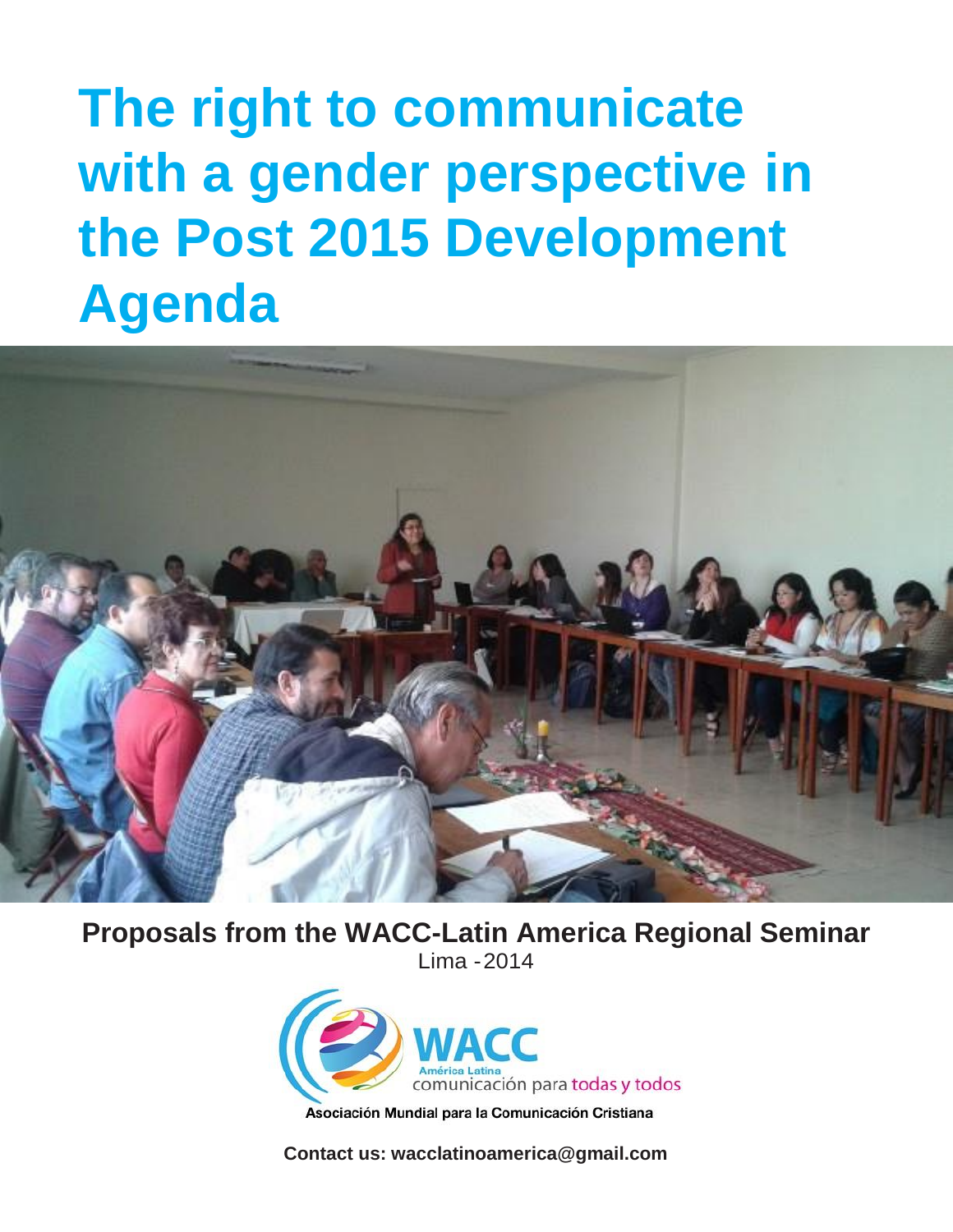

### **Acommonvision**

The vision identified by the participants of the seminar:

*To achieve gender equality as a condition for any agenda for development, including the right to communicate as an element inherent to the needs and demands of the citizenship for the full exercise of all rights, and a society respectful of diversity, with a greater awareness of the need for democratization of the media.*

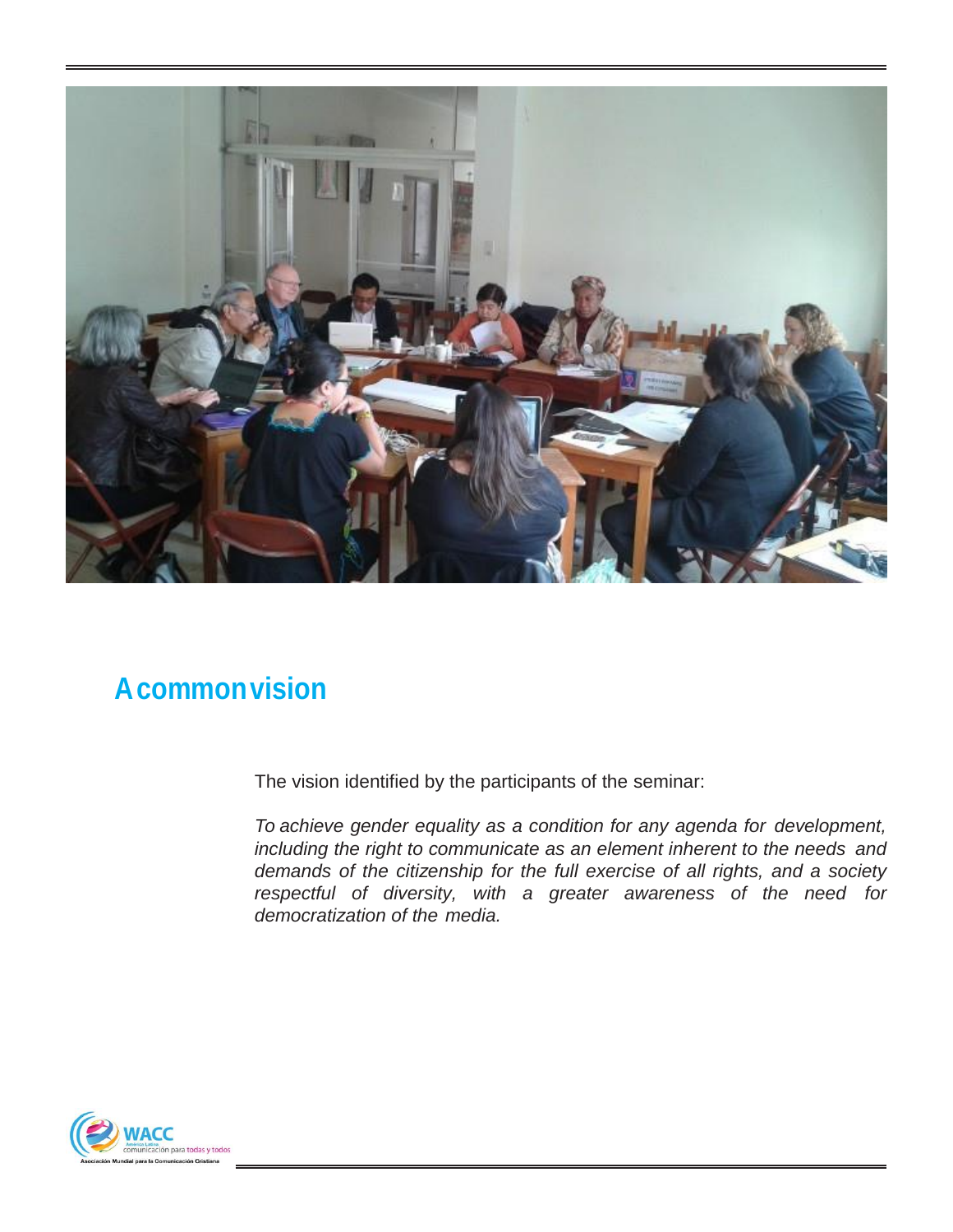## **Main obstacles to equal representation and without stereotypes of women in the media**

The seminar participants identified that one of the main problems for achieving equal representation and without stereotypes of women in the media, was the persistence of a patriarchal conception that permeates to civil society, the State and the media.

According to the analysis made by the participants, in society the patriarchal conception causes resistance to feminism and gender issues, as well as a social imaginary that is learned from childhood and where stereotyped roles are set. In the academic sectors, especially in careers related to communication, journalism and technical programs aimed at training professionals in communication, there is a lack of training on rights and gender focus, or they do not always have theoretical strength in this regard. Therefore, it is necessary to introduce a change in the curricula of careers related to the theme of humanity and women's rights in particular.

In the media, the patriarchate is materialised in the use of images of women which are violent and full of prejudices and stereotypes, as well as an inappropriate handling of language. In addition, this patriarchal concept is inserted in the social imaginary of the people who produce, decide, regulate and broadcast messages. In that sense, women are discriminated against despite their capacity.

The relationship between the media, the State and power, as well as the concentration of media ownership and the pre-eminence of the commercial and spectacular in the news and content transmitted by the media companies also sets the handling of topics lacking a rights' perspective and gender focus. This is reinforced by the lack of training, awareness and gender sensitization of the owners of these companies, publishing heads and journalists. In many cases the media discredits the women's movement. In addition, gender organizations have had a weak impact with their advocacy campaigns.

While some Latin American States have prompted laws in favour of women and gender equality, these have not been accompanied by other policies of inclusion and often have not translated into practical actions either due to the lack of follow-up, budget shortage or both. Nor have more equitable distribution policies of power been finalized in such a way that women have greater participation in decision making and wage inequality not only persists at the State level but also in private companies.

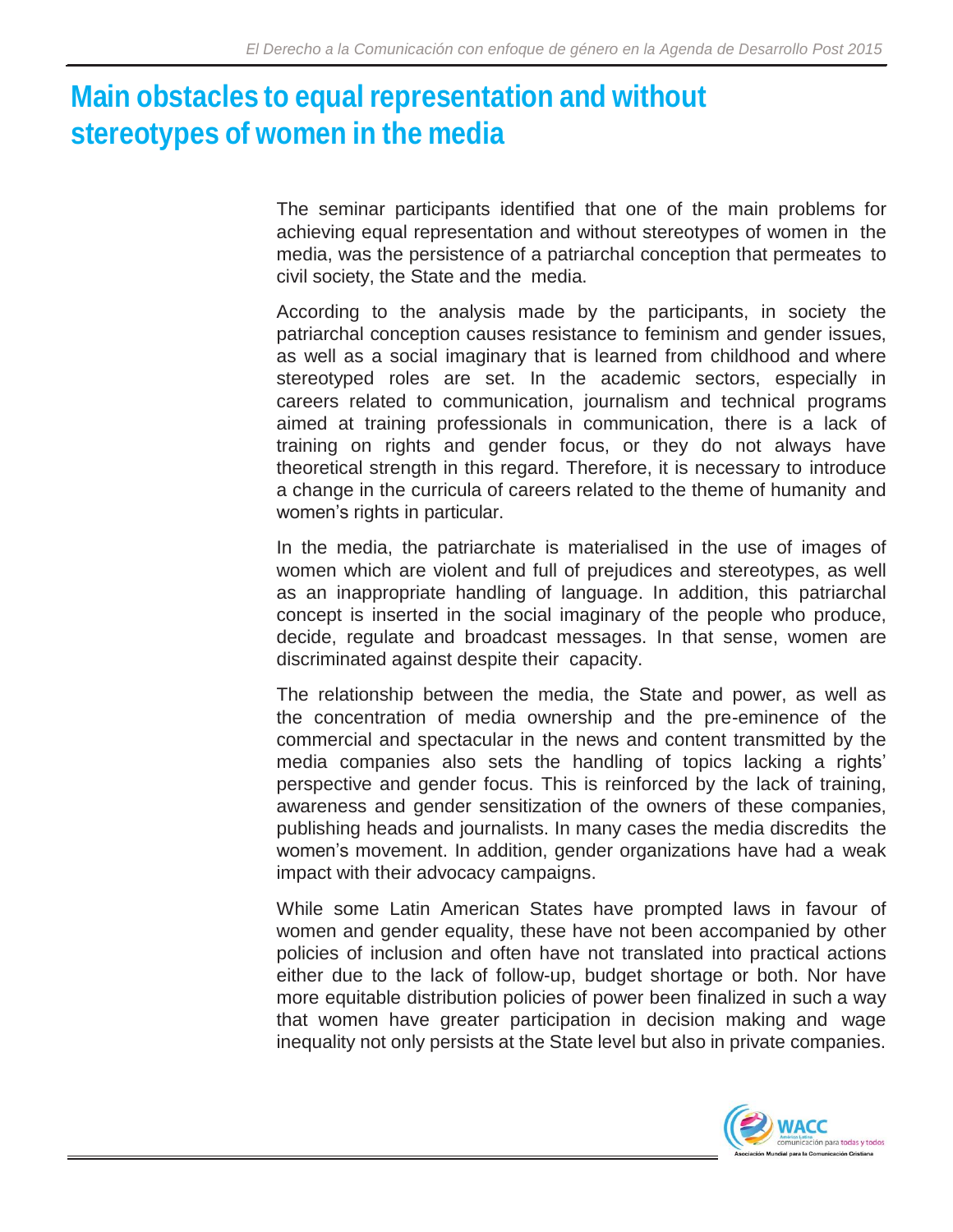### **Main proposals for achieving equal representation and without stereotypes of women in the media**



- 1. Mainstreaming the gender perspective in basic formal education and University.
- 2. Promoting digital literacy for the State and civil society, as well as free software for the production of communication materials free of stereotypes.
- 3. Stimulating regulatory frameworks and policies that promote the democratization of the media in the allocation of frequencies and the opening of spaces for the promotion of gender perspective.
- 4. Developing public health policies and harmonization of work and family balance so that both women and men can perform their public functions and have the same employment opportunities.
- 5. Supporting the training of citizens' media observatories.
- 6. Promoting media self-regulation tools such as codes of ethics and reader advocates, audiences and viewers, who assess aspects related to the dissemination of stereotypes and gender-based violence.